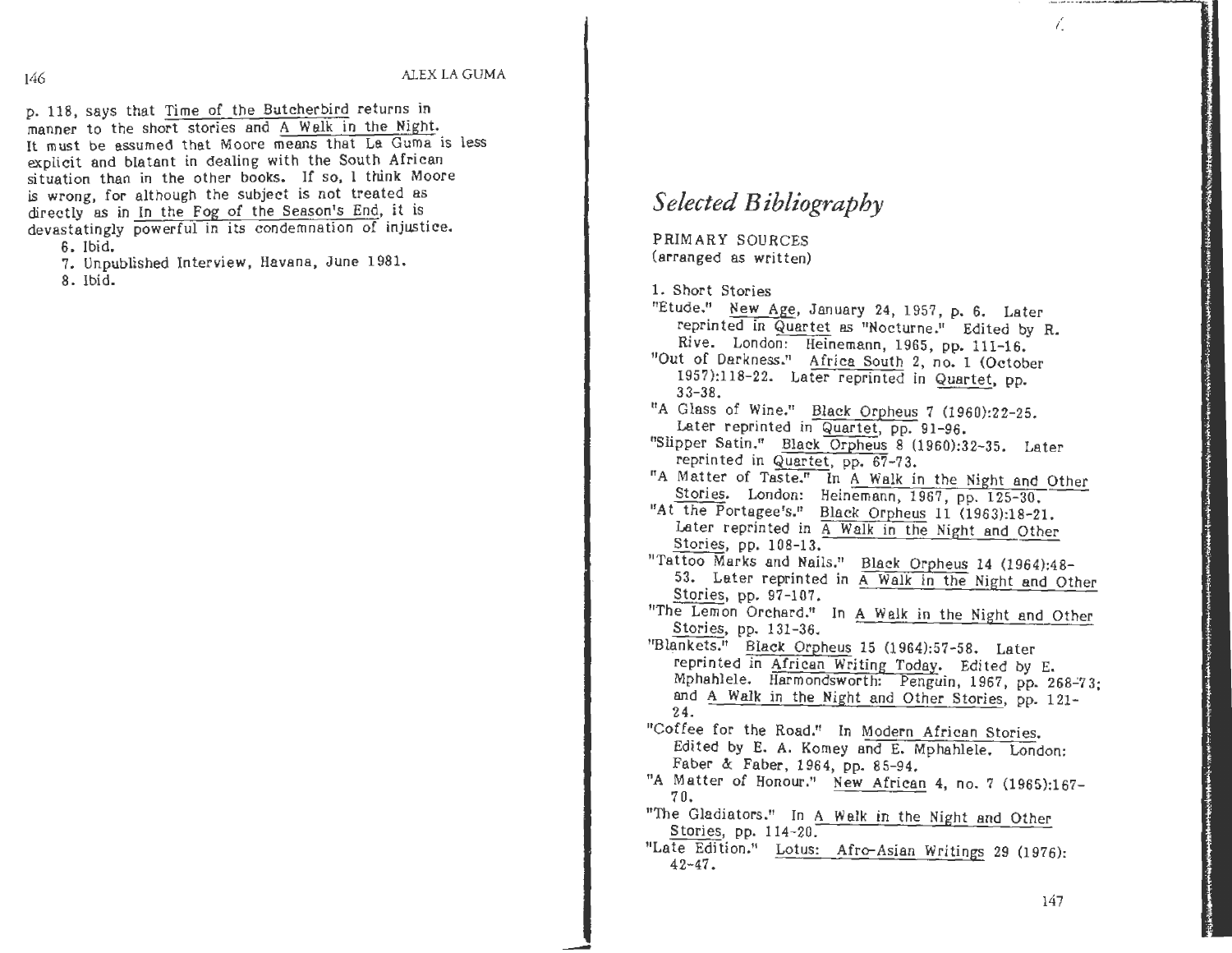148

"Thang's Bicycle." Lotus: Afro-Asian Writings 29  $(1976):42-47.$ 

2. Novels

A Walk in the Night. Ibadan: Mbari, 1962. Reprinted simultaneously by Heinemann, London, and Northwestern University Press, Evanston, Illinois, as A Walk in the Night and Other Stories, 1967. And a Threefold Cord. Berlin: Seven Seas, 1964. The Stone Country. Berlin: Seven Seas, 1967. Reprinted in Heinemann's African Writers Series, 1974. In the Fog of the Season's End. London: Heinemann, 1972. Time of the Butcherbird. London: Heinemann, 1979. 3. Other Books Written or Edited by Alex La Guma Apartheid. Edited. London: Lawrence & Wishart, 1971. A Soviet Journey. Moscow: Progress Books, 1978. 4. Articles, Interviews, Lectures 'Blind Alley." Drum, January 1956, pp. 33-34. "Down the Quiet Street." Drum, January 1956, pp. 46-48. "A Pick and Shovel." New Age 2, no. 44 (September 30,  $1956$ :3. "The Dead End Kids of Hanover Street." New Age 2, no. 47 (September 20, 1956):6. "What Goes On in Roeland Street Jail." New Age 2, no. 48 (September 27, 1956):6. "The Machine." Fighting Talk 12, no. 10 (October  $1956$ :8-9. "A Day at Court." New Age 2, no. 53 (November 1,  $1956$ :6. "Don't Sneeze-the Walls May Fall Down." New Age 2, no. 54 (November 8, 1956):5. "A Christmas Story." Fighting Talk 10, no. 11 (December 1956-January 1957):6. "They All Have Their Troubles, but Nobody Complains." New Age 3, no. 4 (January 24, 1957):4-5. "Battle for Honour." Drum. November 1958, pp. 85 ff. "Up My Alley." New Age. A regular weekly column, interrupted by attendance at treason trial and detentions, from May 2, 1957, until June 28, 1962. Interview with Robert Serumaga. Cultural Events in Africa 24 (1966):i-ii supp. "The Time Has Come." Sechaba 1, no. 3 (1967):14-15; 1,

## Selected Bibliography

no. 4 (1967):13-14; 1, no. 5 (1967):14-16; no. 6  $(1967):15-16.$ "The Third Afro-Asian Writers' Conference." Cultural Events in Africa 29 (1967):4-5. "The Writer in a Modern African State." In The Writer in Modern Africa. Edited by P. Wastberg. New York: Africana Publishing, 1969, pp. 21-24. "African Culture and Liberation." Journal of the New African Literature and the Arts 7 and 8 (1970):99- $101.$ "Come Back to Tashkent." Lotus: African-Asian Writings 1, no. 4 (1970):208-10. "Literature and Life." Lotus: Afro-Asian Writings 1, no. 4 (1970):237-39. "Address by Lotus Award Winner." Lotus: Afro-Asian Writings 10 (1971):195-97. "The Condition of Culture in South Africa." Présence Africaine 80 (1971):113-22. Interview with Mazisi Kunene. In African Writers Talking. Edited by D. Duerden and C. Pieterse. London: Heinemann, 1972, p. 88. "The Exile." Lotus: Afro-Asian Writings 11 (1972):68- $75.$ "On Short Stories." Lotus: Afro-Asian Writings 17  $(1973):132-33.$ "African Culture and National Liberation." In New African Literature and the Arts, vol. 3. Edited by Joseph Okpaku. New York: The Third Press, 1973. "In Memory of Hutch: Alfred Hutchinson (South Africa)." Lotus: Afro-Asian Writings 17 (1973):135. "Sounds of a Cowhide Drum by Oswald Joseph Mtshali." Lotus: Afro-Asian Writings 21 (1974):180-87. "Kultur und Apartheid in Sudafrika." IKA: Zeitschrift fur Internationalen Kulturanstausch (Stuttgart) 1  $(1974):5-10.$ "I Came Here to Sing: A Tribute to Pablo Neruda." Lotus: Afro-Asian Writings 22 (1974):145-47. "South African Writing under Apartheid." Lotus: Afro-Asian Writings 23 (1975):11-21. "Culture and Liberation." Sechaba 10, no. 4 (1976):50-58. "Where Have All the Flowers Gone: Censorship in South Africa." Lotus: Afro-Asian Writings 25 (1976):16- $23.$ "For a Better and New World." Moscow News, October 22, 1978, p. 14.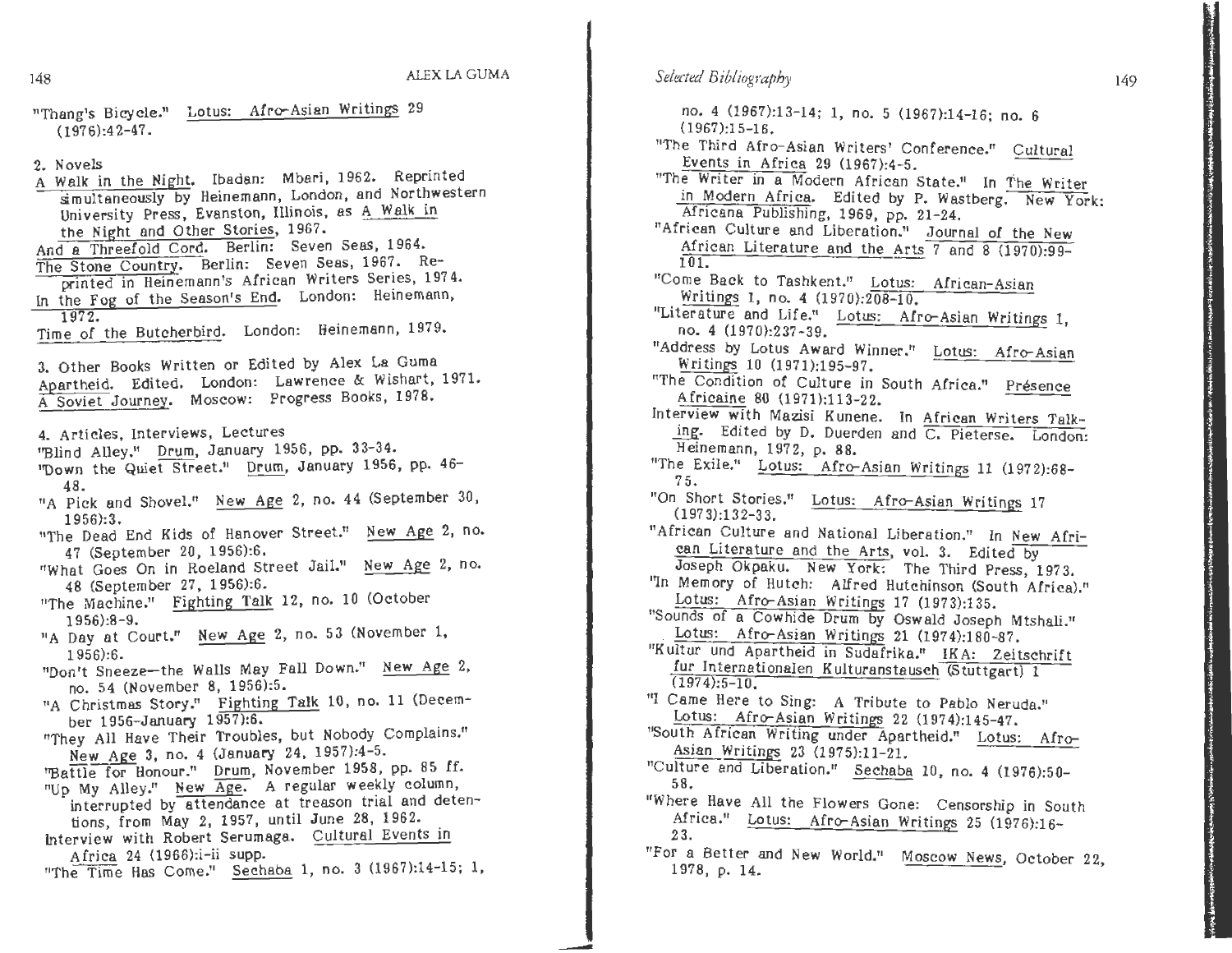## 150<br>ALEX LA GUMA

- "Culture and Liberation." World Literature <u>written in</u> English 18, no. 1 (April  $1979$ ): $27-36$ .
- "An Assessment of Tolstoy." Moscow Literary Gazette, June 1980, pp. 7-9.
- "A Portrait of Myself." Moscow Literary Gazette, November 1980, pp. 4-6.

5. Unpublished Essays and Interviews

"Paul Robeson and Africa." Berlin, April 1971.

"Has Art Failed in South Africa?" London, 1973.

"What do you read in Apartheid South Africa?" London, 1975.

 Interview with Cecil Abrahams. London, March 1978. Interview with Cecil Abrahams. Havana, June 1981.

SECONDARY SOURCES

1. Books

- Beier, Ulli, ed. Introduction to African Literature. London: Longman, 1967. Contains essays on African literature in general.
- Cartey, Wilfred. Whispers from a Continent. New York: Random House, 1969. Broad survey of African literature and a discussion of La Guma's stories and first two novels.
- Dathorne, O. R. African Literature in the Twentieth Century. London: Heinemann, 1976. Covers many areas of African literature, but deals superficially with La Guma's early work.
- Duerden, Dennis, and Pieterse, Cosmo, eds. African Writers Talking: A Collection of Radio Interviews. London: Heinemann, 1972. Sixteen radio interviews with African writers, including La Guma.
- Gakwandi, S. A. The Novel and Contemporary Experience in Africa. London: Helnemann, 1977. A critical assessment of twelve African novels, including A Walk in the Night.
- Herdeck, D. E. African Authors: A Companion to Black African Writing. Vol. 1: 1300-1973. Washington, D.C.: Black Orpheus, 197 3. Useful bibliographical information on many writers, including La Guma.
- Hey wood, Christopher, ed. Aspects of South African Literature. London: Heinemann, 1976. Contains a few good essays on South African writing.
- Klima, Vladimir. South African Prose Writing in English. Prague: Oriental Institute, 1971. Dis-

Selected Bibliography

cusses La Guma and several other South African<br>writers' works.<br>Lindfors, B., ed. Black African Literature in English:<br>A Guide to Information Sources. Detroit: Gale<br>Research Company, 1979. A comprehensive bibliography<br>that

- 
- 
- Mphahlele, Es'kia. The African Image. London: Faber, 1962 and 1974. Covers many aspects of African litera-<br>ture, including a discussion of La Guma's work.
- $t_1$  . Voices in the Whirlwind and Other Essays. New York: Hill & Wang, 1972. Essays on African liter-<br>ature and censorship in South Africa.
- Nkosi, Lewis. Home and Exile. London and Ibadan: Longman, 1965. Essays on South Africa and life in exile.
- Africa. Benin City: Ethiope Publishing, 1975. Con-The Transplanted Heart: Essays on South tams a short but perceptive essay on La Guma's work.
- Parker, Kenneth, ed. The South African Novel in English: Essays in Criticism and Society. New York: Africana Publishing Company, 1978. Contains a wrongheaded essay on A Walk in the Night.
- Pieterse, Cosmo, and Munro, Donald, eds. Protest and Conflict in Airican Literature. London: Heinemann. 1969. Contains several essays that demonstrate the importance of protest in African literature.
- Roscoe, A. A. Uhuru's Fire: African Literature East to South. Cambridge: Cambridge University Press, 1977. Contains a few elementary remarks on La Guma and discusses two of his novels.
- Soyinka, Wole. Myth, Literature and the African World. Cambridge: Cambridge University Press, 1976. A wide-ranging book on African myth, literature, and the African world. The book discusses  $A$  Walk in the Night as social reality.
- Wanjala, C. L., ed. Standpoints on African Literature. Nairobi: East African Literature Bureau, 1973. Contains a good essay on La Guma's work.

wastberg, Per, ed. The Writer in Modern Africa: African-Scandinavian Writers' Conference, Stockholm 1967. Uppsala: Scandinavian Institute of African Studies, 1968. Papers from a conference on African writing. La Guma speaks on the connection between his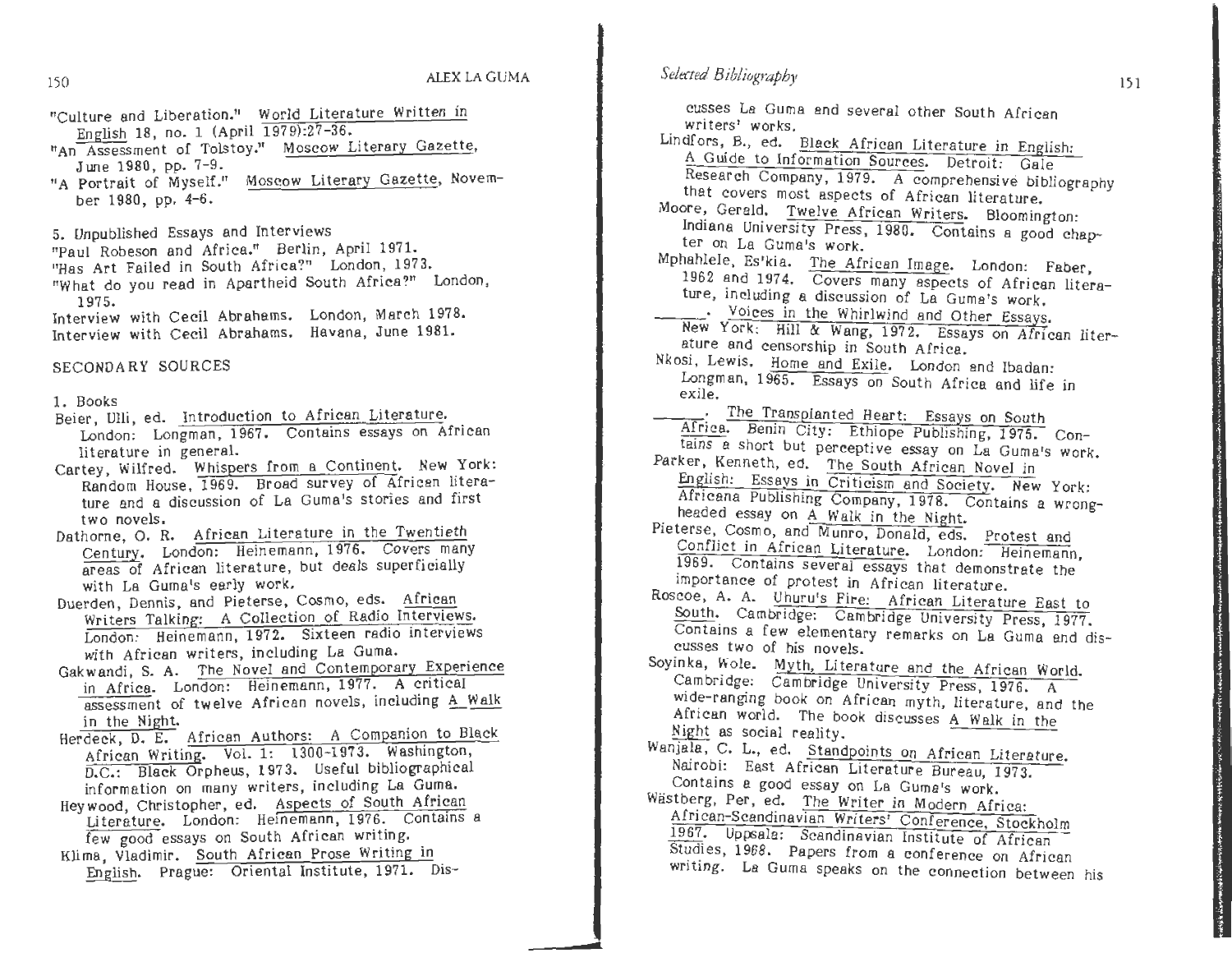Selected Bibliography

writing and the political reality in South Africa.

- Zell, H. M., and Silver, H., eds. A Reader's Guide to African Literature. London: Heinemann, 1972. Annotated bibliography of books, including biography of La Guma.
- 2. Essays and Reviews
- Abrahams, Cecil A. "Achebe, Ngugi and La Guma: Commitment and the Traditional Storyteller." Mana Review 2, no. 1 (1977):11-24. Shows the influence of the oral tradition on the writers.
	- ... "The Literature of Victims in South Africa." Literary Criterion 13, no. 2 (1978):59-72. Contains a discussion of In the Fog of the Season's End.
	- . "Literature and Commitment: African Perspectives." In Individual and Community. Edited by D. Massa. Msida: University Press, 1979, pp. 59-68. The essay discusses commitment in African literature and looks at La Guma's work.
	- . "The Context of Black South African Literature." World Literature Written in English 18, no. 1 (April 1979):18-19. Shows the mainsprings of black South African writing and uses among others La Guma's work.
	- . "The Literature of Apartheid." In Linguistique, Civilization, Littérature. Edited by L. Leclaire. Paris: Didier, 1980. The essay deals with the effects of apartheid on South African writers, including La Guma.
	- . "Literature and Politics: The South African Example." CARIB, no. 2 (1981):1-8. Demonstrates the importance of politics in South African literature.
	- . "Western Literary Criticism and African Creative Writing," In African Literature in English: Development and Identity. Edited by A. L. McLeod, pp. 10-22. Lawrenceville, N.J.: Rider College Press, 1981. The essay discusses perceptions of critics trained in Western literary criticism and uses among others La Guma's work.
	- . "South African Society as Major Character in Alex La Guma's And a Threefold Cord." A paper presented to the African Literature Association conference, Washington, D.C., April 1982. Discusses the importance of the sociopolitical environment in La Guma's novel.

- "Alex La Guma's Revolutionary Novels." A paper presented to the conference of the Association of Caribbean Studies, Havana, July 1982. Discusses the growth of revolution in La Guma's work. - "Schweitzerism: The African Writer and the

- Western Critic." In Literature and Language in Multicultural Contexts. Edited by S. Nandan, pp. 1-10. Suva: University of the South Pacific Press, 1983. Shows how poorly Western critics have interpreted African writing.
- Asein, S. O. "The Revolutionary Vision in Alex La Guma's Novels." Lotus: Afro-Asian Writings 24 & 25 (1975):9-21. Argues that in La Guma's case literature cannot be divorced from the South African reality.
- Astrachan, A. M. "Review of A Walk in the Night." Black Orpheus 14 (1964):59. A slight review that summarizes the novel.
- Banham, M. "Review of A Walk in the Night." Books Abroad 36, no. 4 (1962):458. A slight review of the  $novel.$
- Bunting, B. Foreword to And a Threefold Cord, pp. 9-16. Berlin: Seven Seas Books, 1964. Talks about the writer and the political environment in South Africa.
- Calder, A. "Living Objects: A Review of In the Fog of the Season's End." New Statesman, November 3. 1972. A superficial view of the novel.
- Cartey, W. "Review of And a Threefold Cord." African Forum 1, no. 3 (1966):115-21. Apart from a slight reference to plot, the review is not of much value.
- Chennels, A. "Alex La Guma and the South African Political Novel." Mambo Review of Contemporary African Literature 1 (1973):14-16. Places the writer and his work in the context of South African politics.
- Coetzee, J. M. "Alex La Guma and the responsibilities of the South African Writer." Journal of the New African Literature and the Arts 9 & 10 (1971):5-11. The essay shows how La Guma confronts the issues in South African life.
- Studies in Black Literature 5, no. 1 (1974):16-23. A good essay that looks at characters in La Guma's work.
- Couzens, T. "Literature by Black South Africans: Our Crippling Codes." New Nation 4, no. 6 (1971):9-13.

152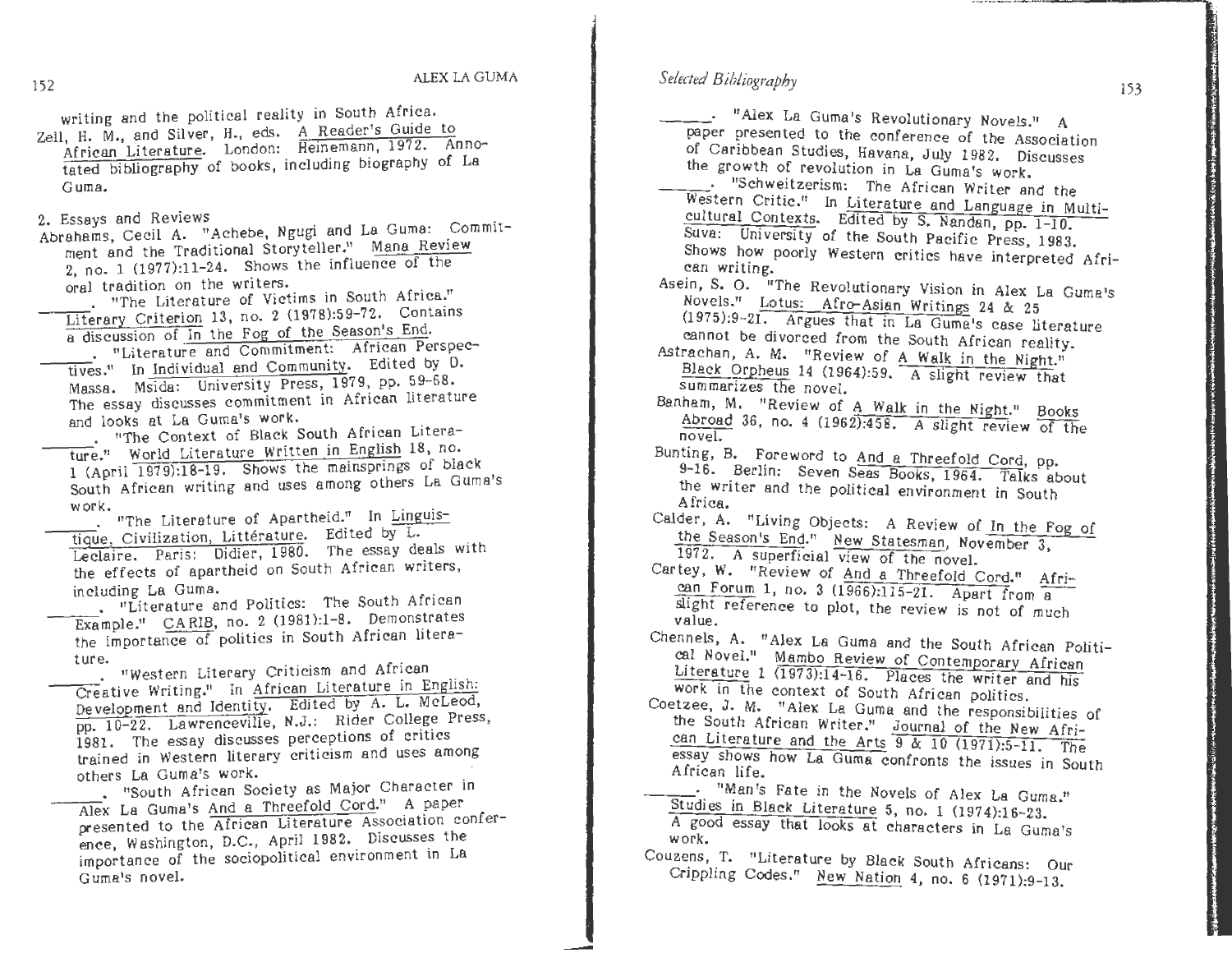154 ALEX LA GUMA

This survey covers writers such as La Guma, Dhlomo, and Plaatje.

- Dett, V. S. "New South African Literature-1967: A Critical Chronicle," English Studies *in* Africa 11, no. 1 (1968):61-69. Surveys the work of new South African writers in 1967, including La Guma's.
- Egudu, R. N. "African Literature and Social Problems." Canadian Journal of African Studies 9, no. 3 (1975}: 421-47. Shows how in a time of turbulence mingled with sharp rebellion and the nostalgic yearning for freedom superb artistic works have been created.
- El-Sebai, **Y.** "The Role of Afro-Asian Literature and the National Liberation Movements." Afro-Asian Writings 1, no. 1 (1968):5-12. Shows how the liberation movements relate to the protest literature of the day.
- "The Lotus Prize: A Distinctive Landmark of Our Movement." Lotus: Afro-Asian Writings 12 (1972):8-9. Discusses the work of La Guma and others who have won the Lotus prize for literature.
- Patton, K. "The Song in the Barren Land: A Study of the Metaphors in Time of the Butcherbird." A paper presented to the African Literature Association conference, Claremont College, Claremont, California, April 1981, pp. 1-15. A good study of the metaphors in the novel.
- Fourie, S. "Across the Colour Line: Some Remarks on South African Writing.<sup>11</sup> African Communist 19 (1964):77-85. Argues that the revolt against apartheid has affected literature as well. Surveys some black writers, including La Guma.
- Gérard, A. "Towards a History of South African Literature." In Commonwealth Literature and the Modern World. Edited by Hena Maes-Jelinek. Brussels: Didier, 1975, pp. 79-88. A few elementary comments about black writers in South Africa.
- Gordimer, **N.** "Themes and Attitudes in Modern African Writing." Michigan Quarterly Review 9 (1970):221- 29. Discusses several African writers, including La Guma.
	- "English-Language Literature and Politics in South Africa." In Aspects of South African Literature. Edited by C. Heywood. London; Heinemann, 1976, pp. 99-120. A good essay dealing with politics and literature.
- Green, R. J. "Alex La Guma's In the Fog of the Season's End: The Politics of Subversion." Umoja 3, no. 2

(1979):85-93. Makes the connection between literature and politics.

- \_\_\_ "Chopin in the Ghetto: The Short Stories of Alex La Guma." World Literature Written in English 20, no. 1 (1981):5-17. A superficial, misleading article.
- Hetherington, J. "The Concept of the Individual as Hero in Modern African Literature." AFRAS 1, no. 3 (1972):18-22. Deals **with** the idealization of characters in black South African writing.
- Izevbaye, A. S. "African Literature Defined; The Record of a Controversy." Ibadan Studies in English 1 (1969):56-69. Discussion of assumptions underlying definitions of African literature.
- Jan Mohammed, Abdul R. "Alex La Guma: The Generation of Marginal Fiction." In Manichean Aesthetics, pp. 225-62. Amherst: The University of Massachusetts Press, 1983. Discusses La Guma's political and creative lives.
- July, R. W. "The African Personality in the African Novel." In Introduction to African Literature. Edited by U. Beier. London: Longman, 1967, pp. 218-21. A discussion of A Walk in the Night.
- K1bera, L. "A Critical Appreciation of Alex La Guma's In the Fog of the Season's End." Busara 8, no. 1 (1976):59-66. A very good essay that deals effectively with the novel's purpose.
- Klima, V. "The South African Writer's Political Commitment.<sup>8</sup> Archiv Orientální 42 (1974):193-99. Deals with the work of Dennis Brutus, La Guma, and Lewis N kosi.
- Lindfors, 8. "Form and Technique in the Novels of Richard Rive and Alex La Guma." In New African Literature and the Arts, vol. 1. Edited by Joseph Okpaku, pp. 42-51. New York: Thomas Y. Crowell, 1966. A good essay that discusses the form and technique of the two writers.
- -~-· "Review of And a Threefold Cord." Books Abroad 40, no. 1 (1966):116. A short reviewof the novel.

Fiction." Africa Today 15, no. 4  $(1968):16-19$ . . "Robin Hood Realism in South African English Discusses the **work** of Alex La Guma and Richard *Rive.*  --.- "Entry on La Guma." In Contemporary Novelists, pp. 7 35-36. London: St. James Press, 1972. A short biographical entry.